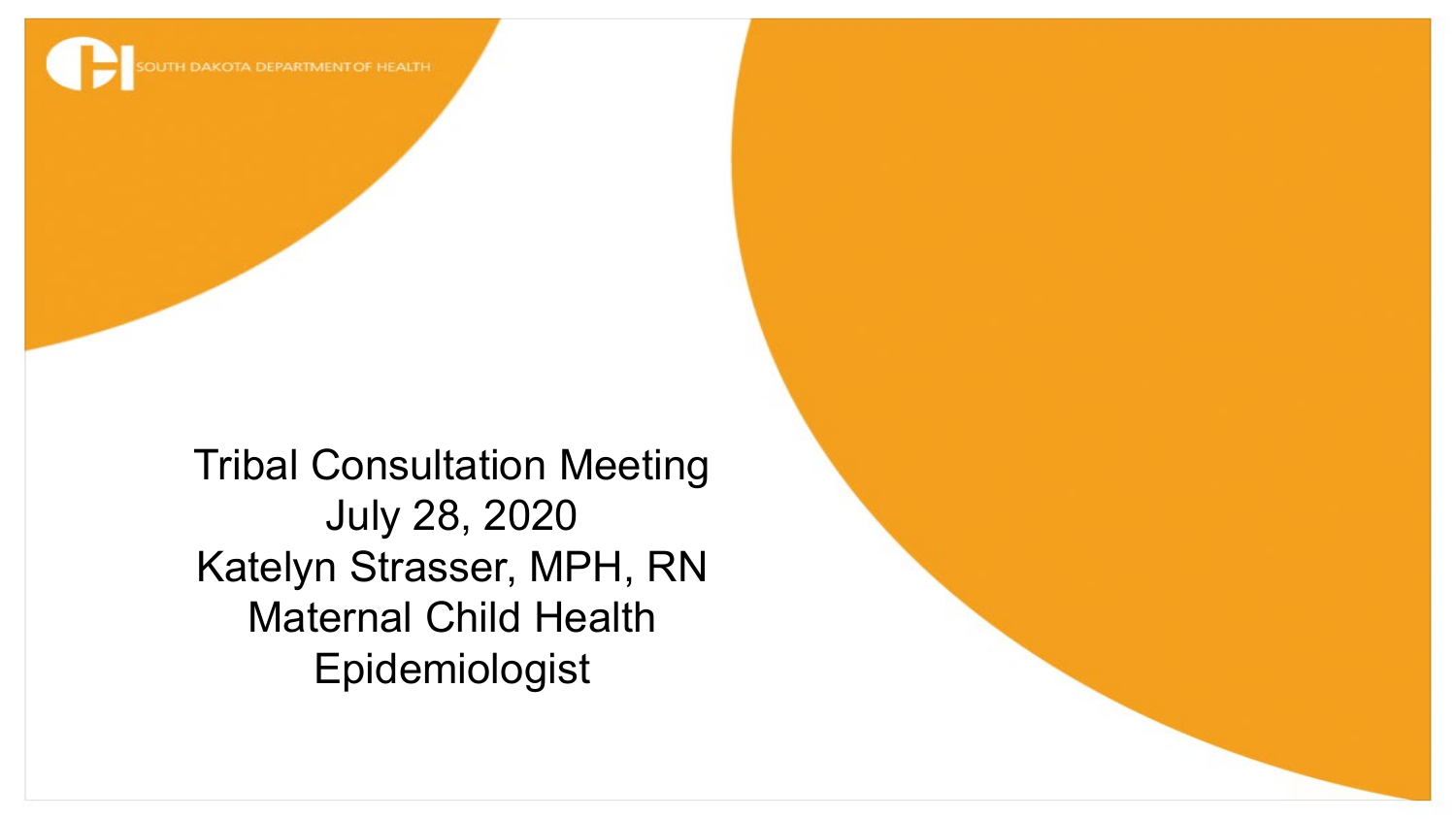#### **Office of Child and Family Services Needs Assessment 2020-2025**

Inform Priority Setting and OCFS Planning through integration of needs assessment findings and input from OCFS partners, families & individuals, and OCFS staff.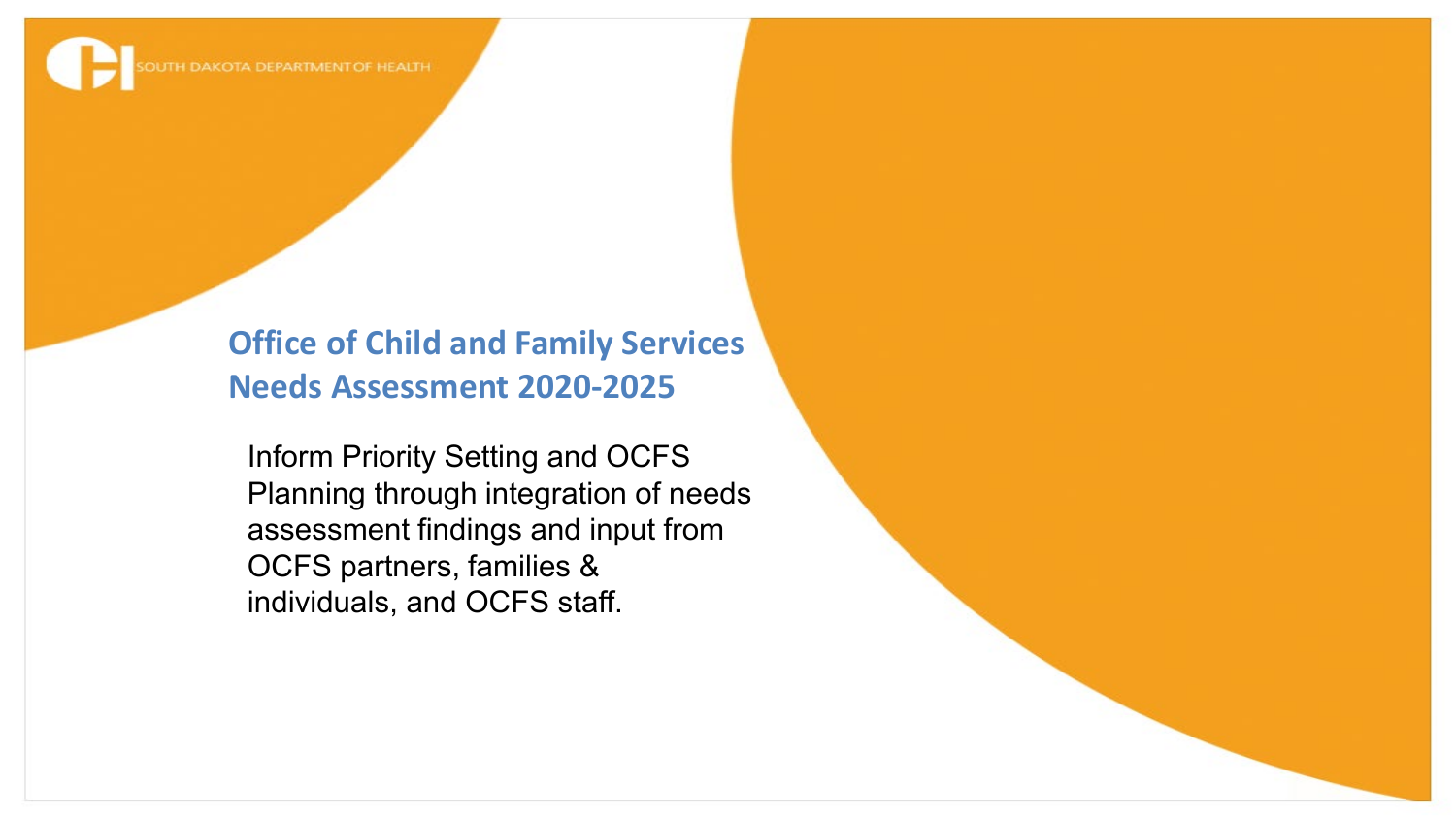### **Guiding Principles**

- $\Box$  Evidence-based decision making
- $\Box$  Health Equity Lens
- $\Box$  Respond to emerging issues and trends that affect families and individuals
- $\Box$  Social Determinants of Health
- $\Box$  Input from diverse stakeholders and populations
- $\Box$  Do not reinvent the wheel
- $\Box$  Set realistic priorities and performance measures

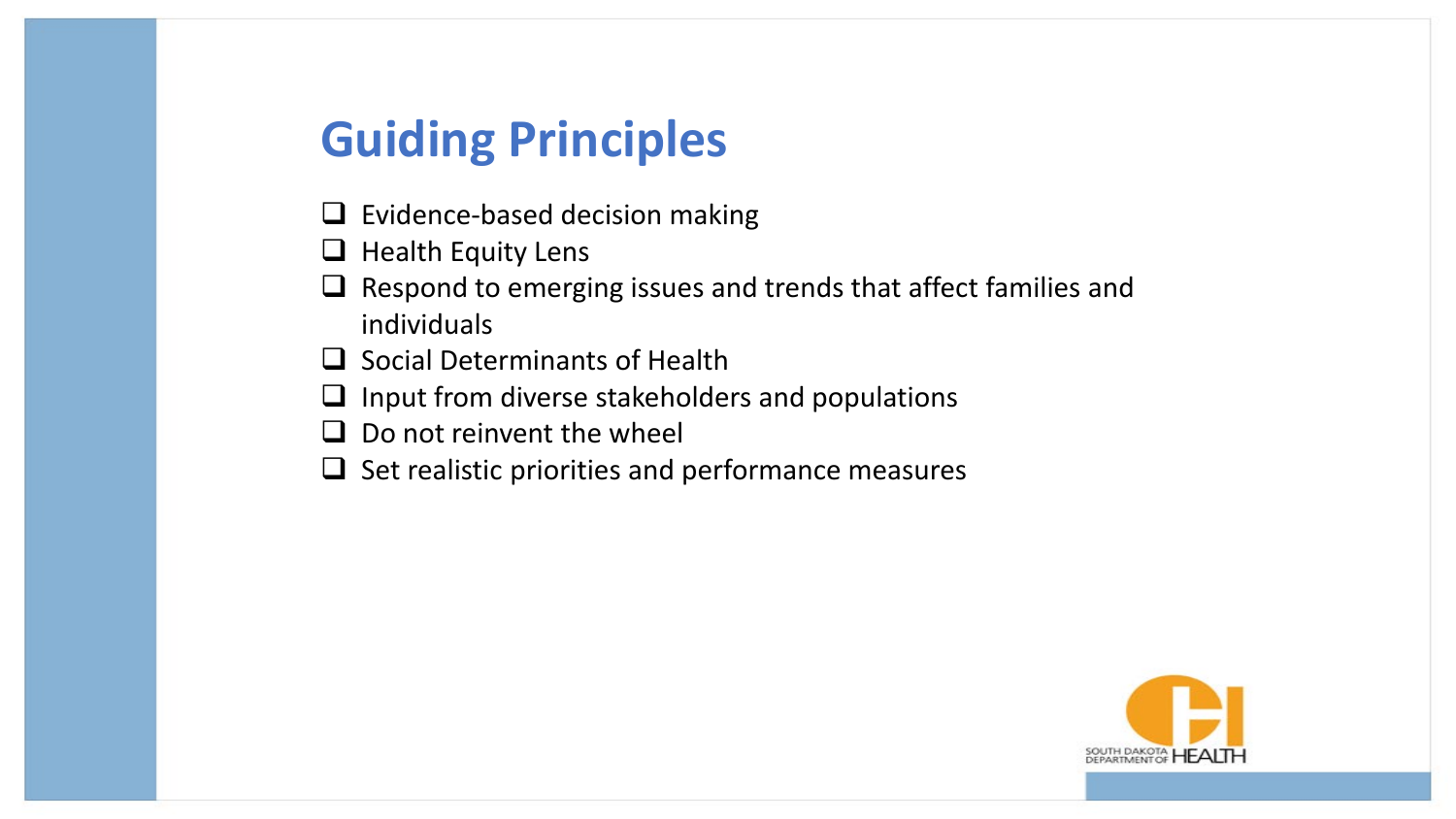## **Guiding Frameworks**



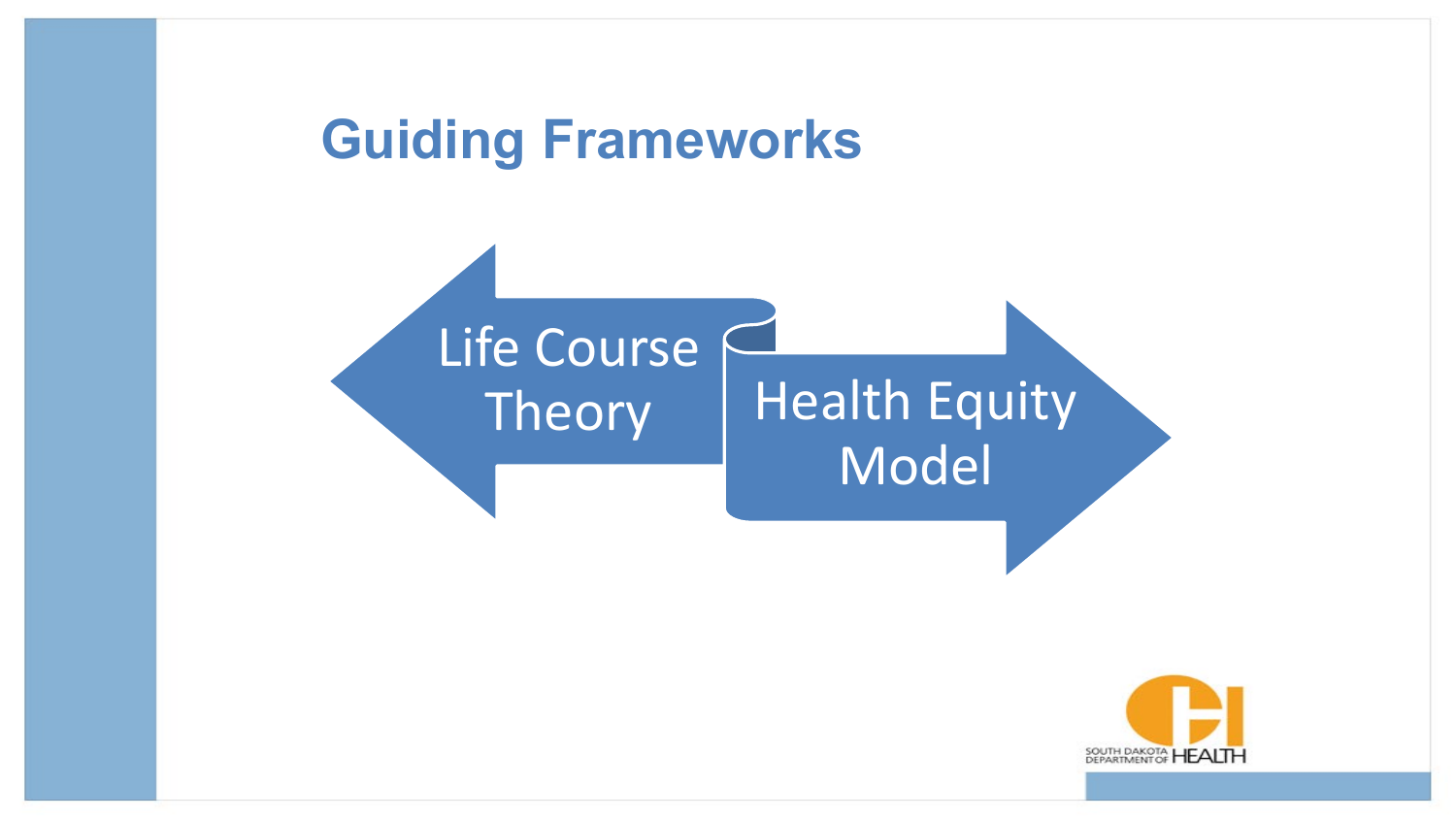



**Headline** 

# Health Equity<br>An Explanatory Model for Conceptualizing the Social

Determinants of Health

#### **NATIONAL INFLUENCES GOVERNMENT POLICIES U.S. CULTURE & CULTURAL NORMS**

| <b>LIFE COURSE</b>                           |                                                   | <b>HEALTH</b>                                  | <b>SOCIAL DETERMINANTS OF</b>                      |                                                              | <b>HEALTH FACTORS</b>                        |                                                            | <b>POPULATION</b><br><b>OUTCOMES</b> |
|----------------------------------------------|---------------------------------------------------|------------------------------------------------|----------------------------------------------------|--------------------------------------------------------------|----------------------------------------------|------------------------------------------------------------|--------------------------------------|
| <b>PREGNANCY/WOMEN</b>                       | <b>ECONOMIC</b><br><b>OPPORTUNITY</b><br>• Income | <b>PHYSICAL</b><br><b>ENVIRONMENT</b><br>Built | <b>SOCIAL</b><br><b>FACTORS</b><br>• Participation | <b>HEALTH</b><br><b>BEHAVIORS &amp;</b><br><b>CONDITIONS</b> | <b>MENTAL</b><br><b>HEALTH</b>               | ACCESS,<br><b>UTILIZATION &amp;</b><br><b>QUALITY CARE</b> | <b>QUALITY OF LIFE</b>               |
| <b>PERINATAL/</b><br><b>INFANT</b>           | • Employment<br>· Education<br>• Housing          | Environment<br>• Recreation<br>$-$ Food        | • Social Support<br>• Leadership<br>· Political    | • Nutrition<br>• Physical<br><b>Activity</b>                 | • Mental Health<br><b>Status</b><br>• Stress | • Health<br>Insurance<br>• Received                        | <b>MORBIDITY</b><br><b>MORTALITY</b> |
| <b>CHILDHOOD</b>                             |                                                   | • Transportation<br><b>Environmental</b>       | Influence<br>• Organizational<br><b>Networks</b>   | • Tobacco Use<br>• Skin Cancer<br>• Injury                   | · Substance<br>Abuse<br>• Functional         | <b>Needed Care</b><br>• Provider<br><b>Availability</b>    | <b>LIFE EXPECTANCY</b>               |
| <b>ADOLESCENCE</b>                           |                                                   | Quality<br>• Housing                           | • Violence<br>• Racism                             | • Oral Health<br>• Sexual Health                             | <b>Status</b>                                | • Preventive<br>Care                                       |                                      |
| <b>CHILDREN WITH</b><br><b>SPECIAL NEEDS</b> |                                                   | • Water<br>• Air                               |                                                    | • Obesity                                                    |                                              |                                                            |                                      |
| <b>CROSS-CUTTING</b>                         |                                                   | <b>Safety</b>                                  |                                                    | • Cholesterol<br>• High Blood<br>Pressure                    |                                              |                                                            |                                      |

Public Health's Role in Addressing the Social Determinants of Health

- . Advocating for and defining public policy to achieve health equity
- · Coordinated interagency efforts
- Creating organizational environments that enable change
- · Data collection, monitoring and surveillance
- · Population-based interventions to address health factors
- Community engagement and capacity building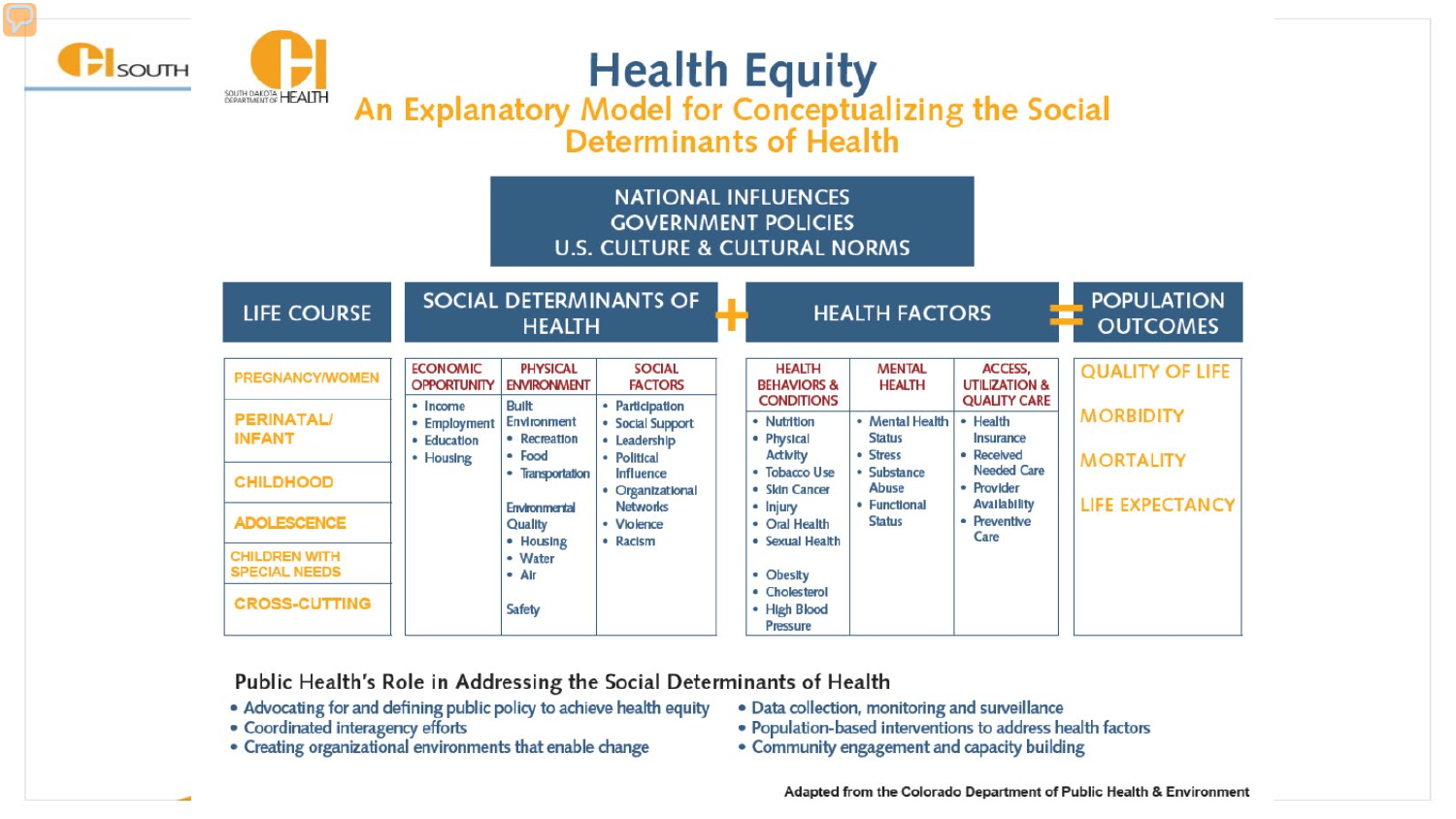### **Leadership Roles**

- **Needs Assessment Project Team:** OCFS staff/contractors who organize, inform and/or implement the process.
- **OCFS Advisory Committee:** OCFS Program Leaders who inform the process and priorities, as well as serve a pipeline to Partner Organizations and Families & Individuals.
- **MCH Impact Team:** Department of Health Interagency partners who inform and make final decisions on process and priorities.
- **Partner Organizations:** Organizations, agencies, etc. who the Department of Health should and do work with, and can provide a voice to help the assessment regarding partnerships and services and programs that should be supported in order to provides services and programs to families and individuals.
- **Families & Individuals:** This includes women, mothers, children, youth, infants, children with special needs who are the populations served by OCFS programs and partner organizations and inform the priorities.OUTH DAKOTA HEALT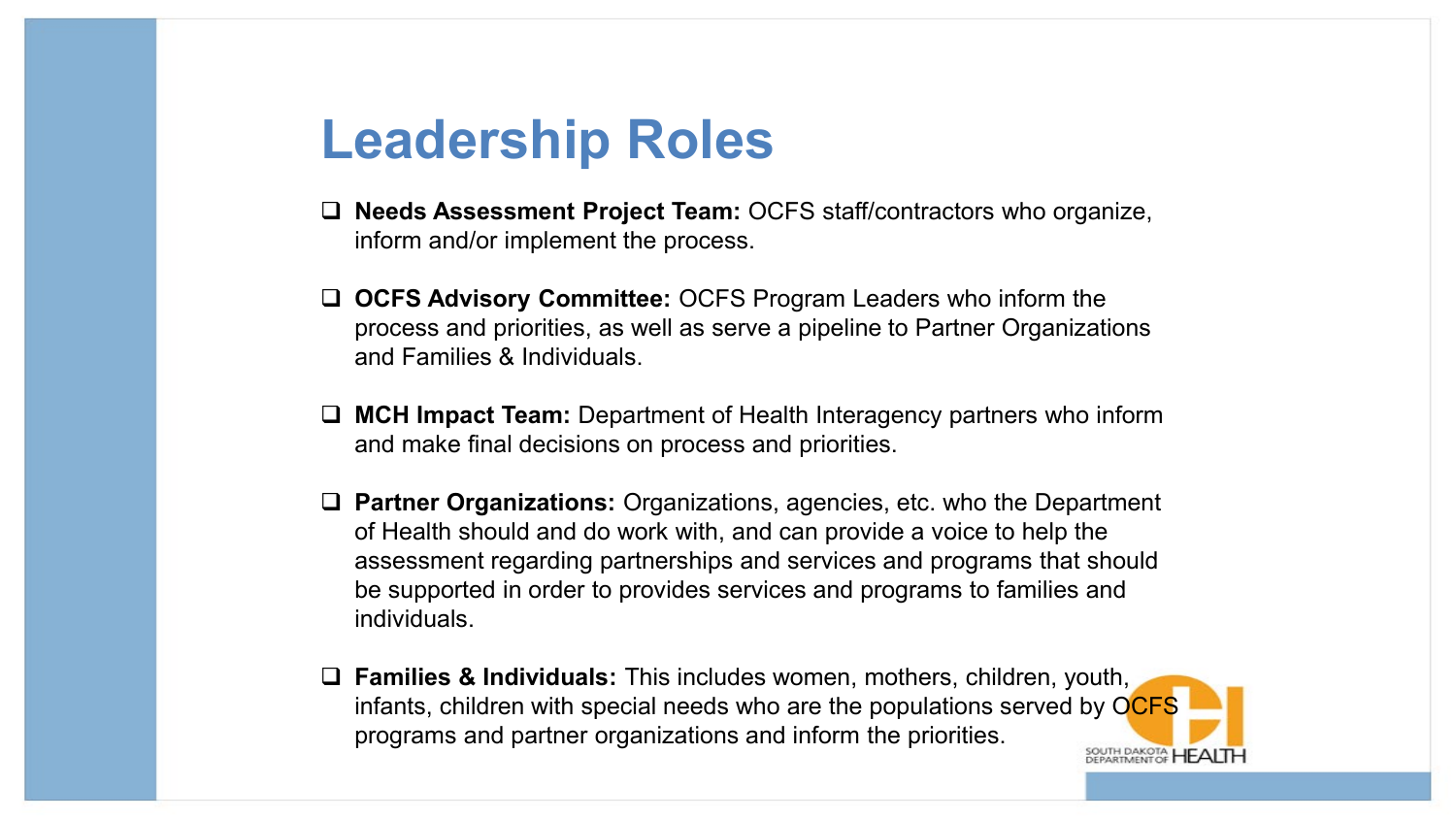

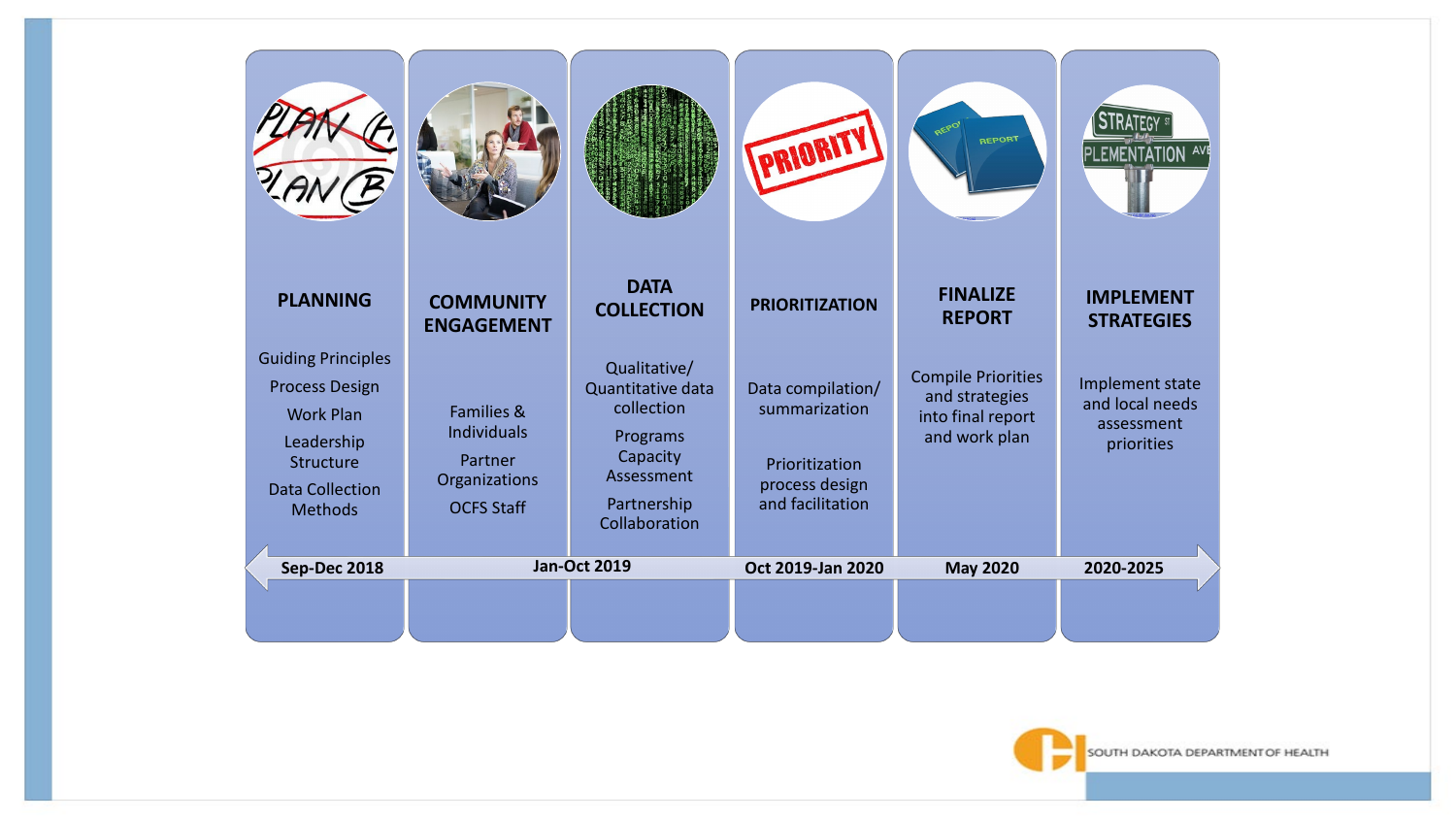## Community Engagement

Communication

- Kick-off webinar in January
- Monthly newsletter through MailChimp
- Spring partner meetings: Rapid City, Pierre, Pine Ridge, Sisseton, and Sioux Falls
- Promotion of needs assessment at other meetings
- Fall partner meetings

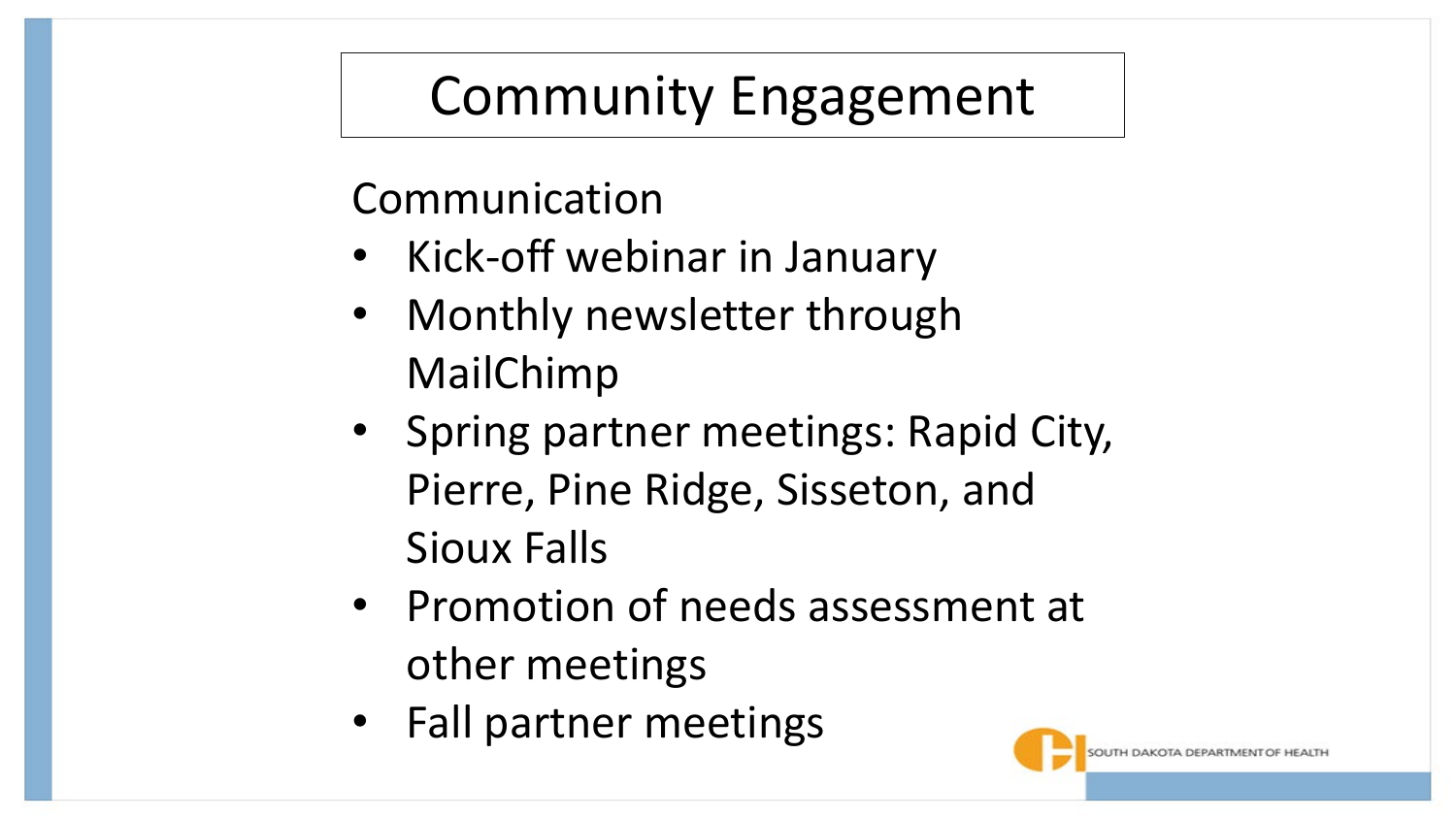## Community Engagement

### Data

- Partner survey
- Data briefs
- Partner meeting summary
- Youth survey
- Community survey
- Focus groups
- Secondary data

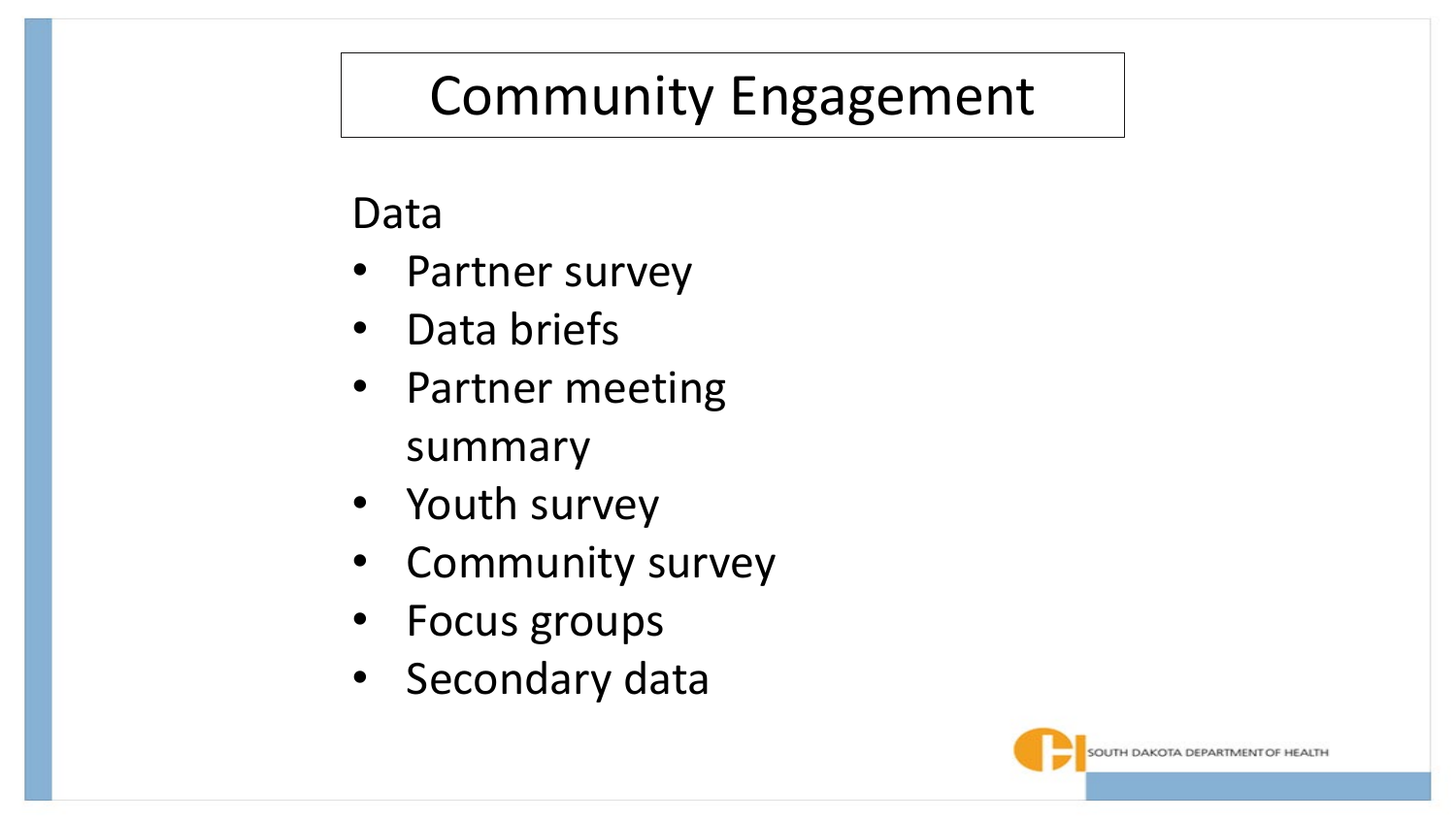### Data Collection

Youth Survey

659 Participants:

78% Female

97% English language

#### Age:

12% 11-13 years 55% 14-16 years 33% 17-18 years

#### Grade:

22% 5th – 8th grade 42% 9th – 10th grade 35% 11th – 12th grade

#### Race/ethnicity:

85% White

- 7% American Indian
- 8% Two or more races and other
- 94% Non-Hispanic

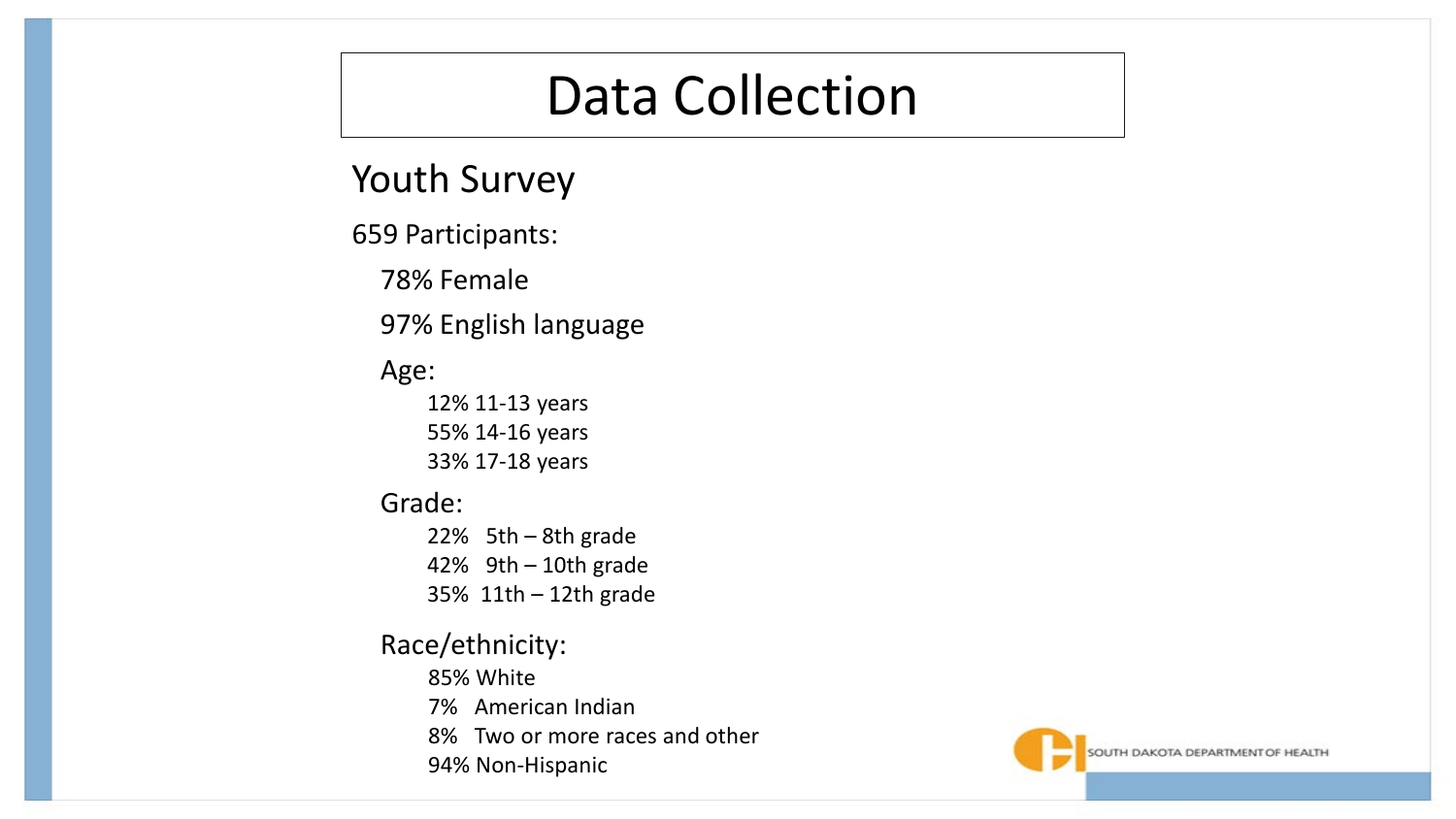### Youth Survey

#### Percent of participants selecting health concerns in the top five:

|                                        | <b>All Ages</b> |
|----------------------------------------|-----------------|
| <b>Suicide</b>                         | 84%             |
| <b>Bullying</b>                        | 68%             |
| <b>Substance use</b>                   | 61%             |
| <b>Sexual health</b>                   | 55%             |
| <b>Physical activity and nutrition</b> | 51%             |
| Injuries from car crashes              | 43%             |
| Immunizations                          | 43%             |
| Adequate health insurance              | 35%             |
| Obesity                                | 34%             |
| Transition to adult care               | 31%             |
| Access to care in medical home         | 29%             |
| Adolescent well-visits                 | 24%             |
| Oral health                            | 22%             |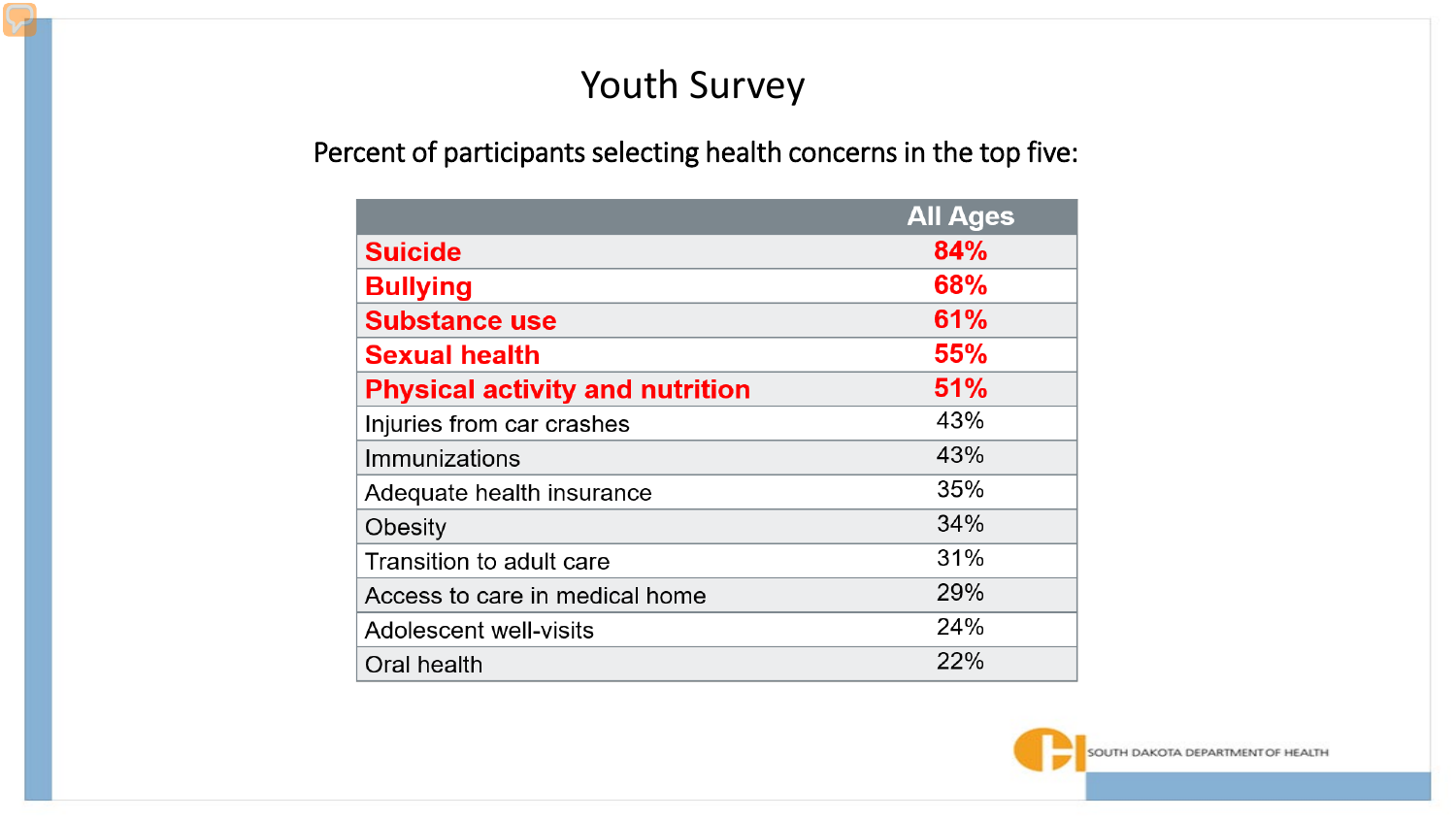### Youth Survey

#### **Percentage of participants that felt resources in each of the areas was lacking in their geographical area**



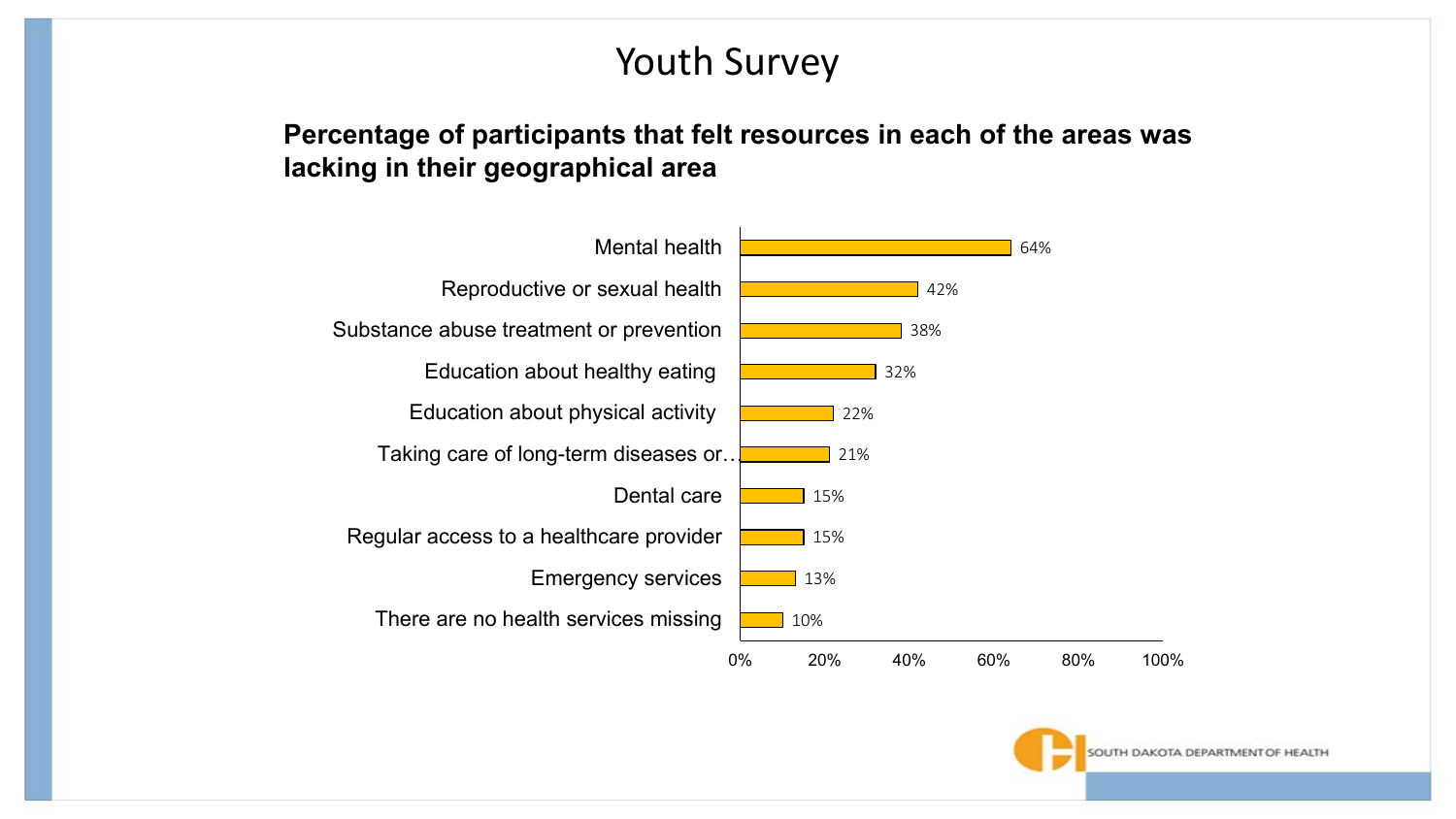#### Youth Survey

Figure 12. Whether or not participants would take a sex education courses if one were offered in their community by whether they had previously taken a sex education course.

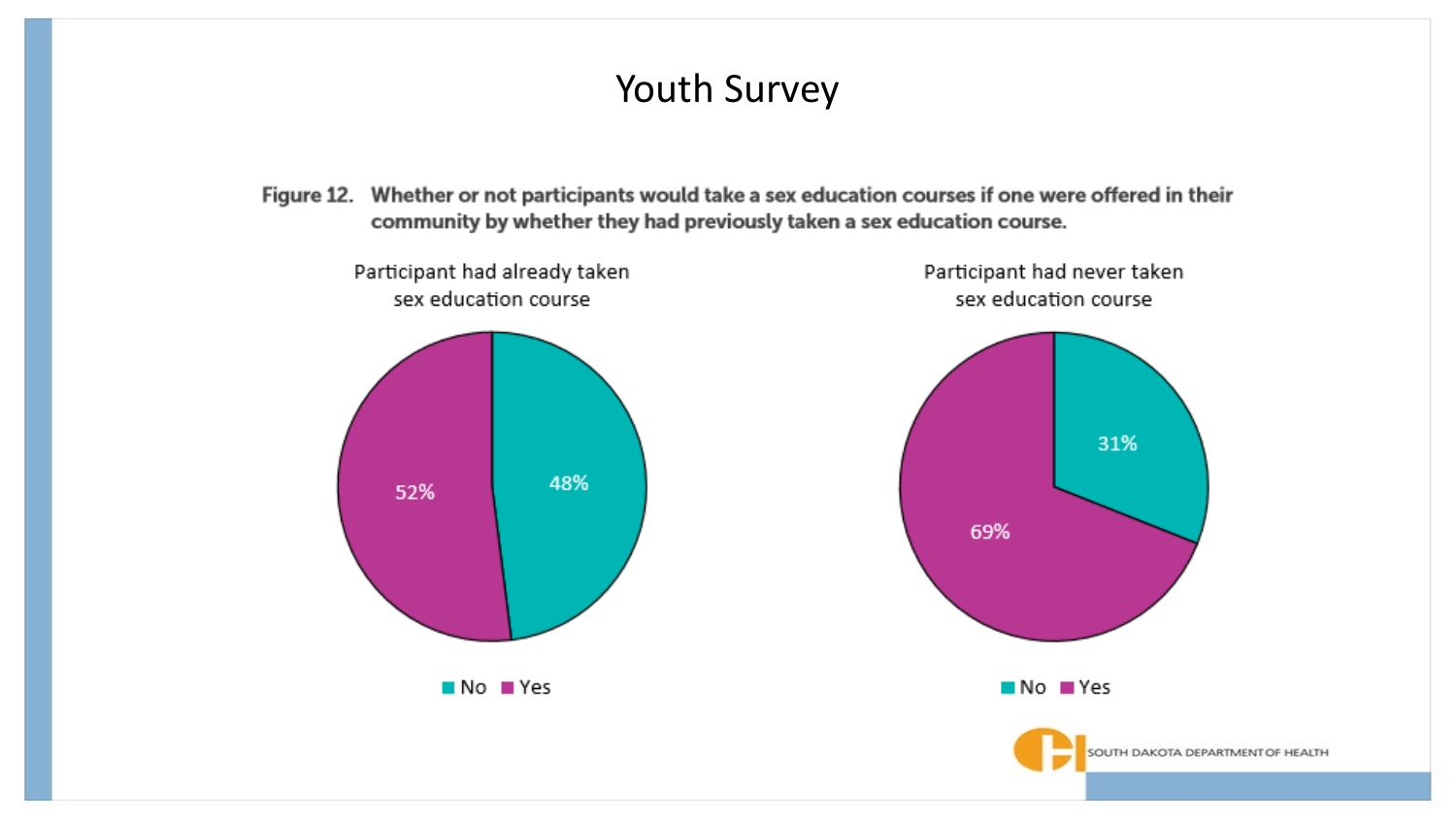## Community Survey

903 Participants (1,020 - 117 with no demographics):

- 92% Female
- 65% Married or in domestic partnership
- Household income:
	- 31% Less than \$30,000/y
	- 26% \$30,000 \$49,999/y
	- 43% Over \$49,999/y
- Number of children in household:
	- 30% No child
	- 43% 1 or 2 children
	- 27% 3 or more children
- Race/ethnicity:
	- 74% White
	- 23% American Indian
	- 3% Other races

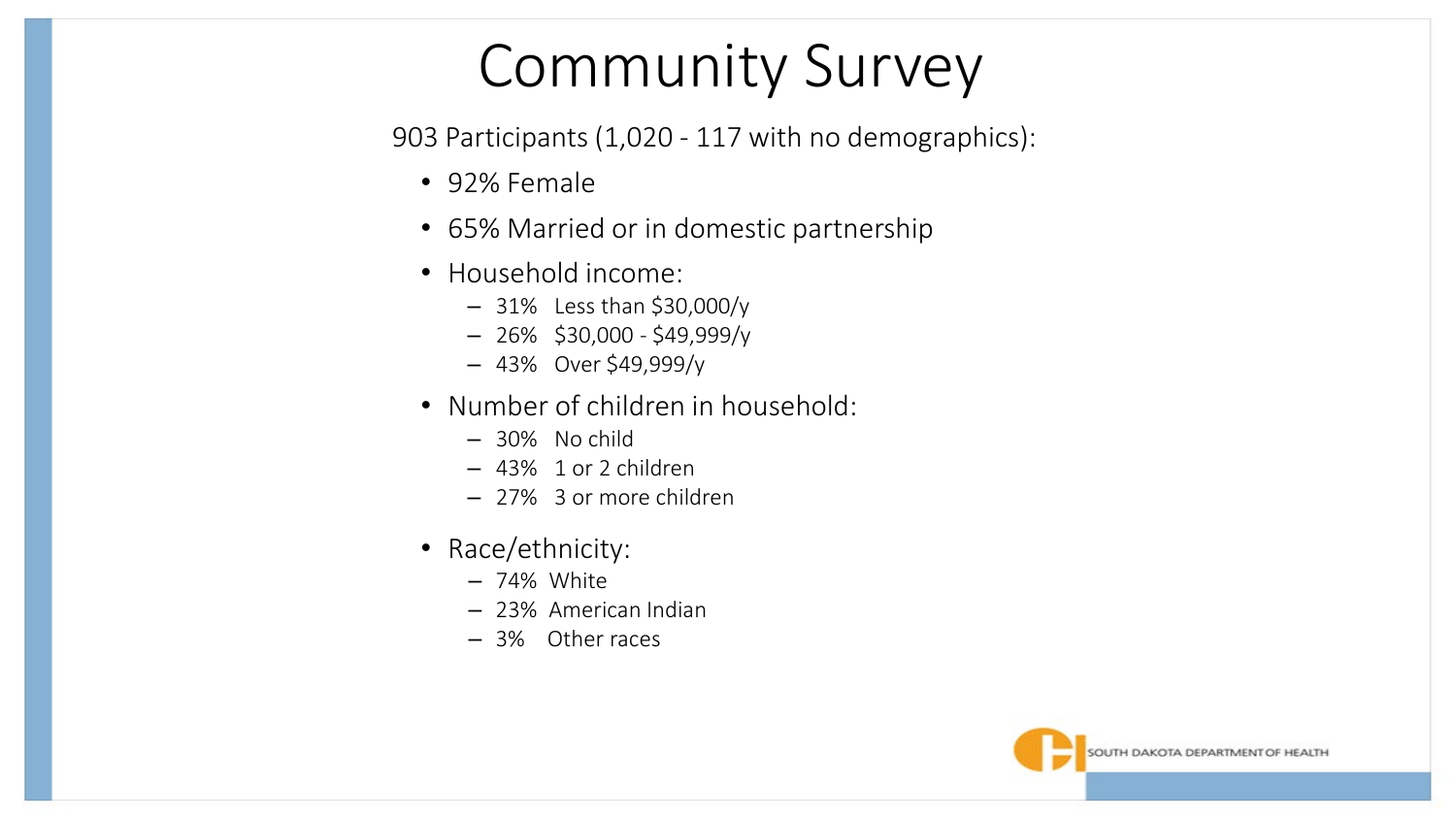## Community Survey Infants

| Unmet needs affecting <i>infants</i> :                                | Overall | <b>Sex</b> | Income  | Race   | <b>Marital</b><br><b>Status</b> |
|-----------------------------------------------------------------------|---------|------------|---------|--------|---------------------------------|
| Access to quality affordable daycare                                  | 58%     | F > M      |         | W > AI |                                 |
| Affordable health insurance                                           | 40%     |            |         | W > AI |                                 |
| Safe and affordable housing                                           | 39%     |            | Lo > Hi | Al > W | Not > M                         |
| Parenting education and support                                       | 32%     |            | Hi > Lo |        |                                 |
| Substance use prevention & treatment for<br>parents & caregivers      | 30%     |            | Hi > Lo | Al > W |                                 |
| Access to mental health services for pregnant<br>women or new mothers | 25%     |            |         |        |                                 |
| Access to healthy food                                                | 21%     |            |         |        |                                 |
| Access to transportation                                              | 18%     |            |         |        |                                 |
| Access to healthcare                                                  | 14%     |            |         |        |                                 |
|                                                                       |         |            |         |        |                                 |

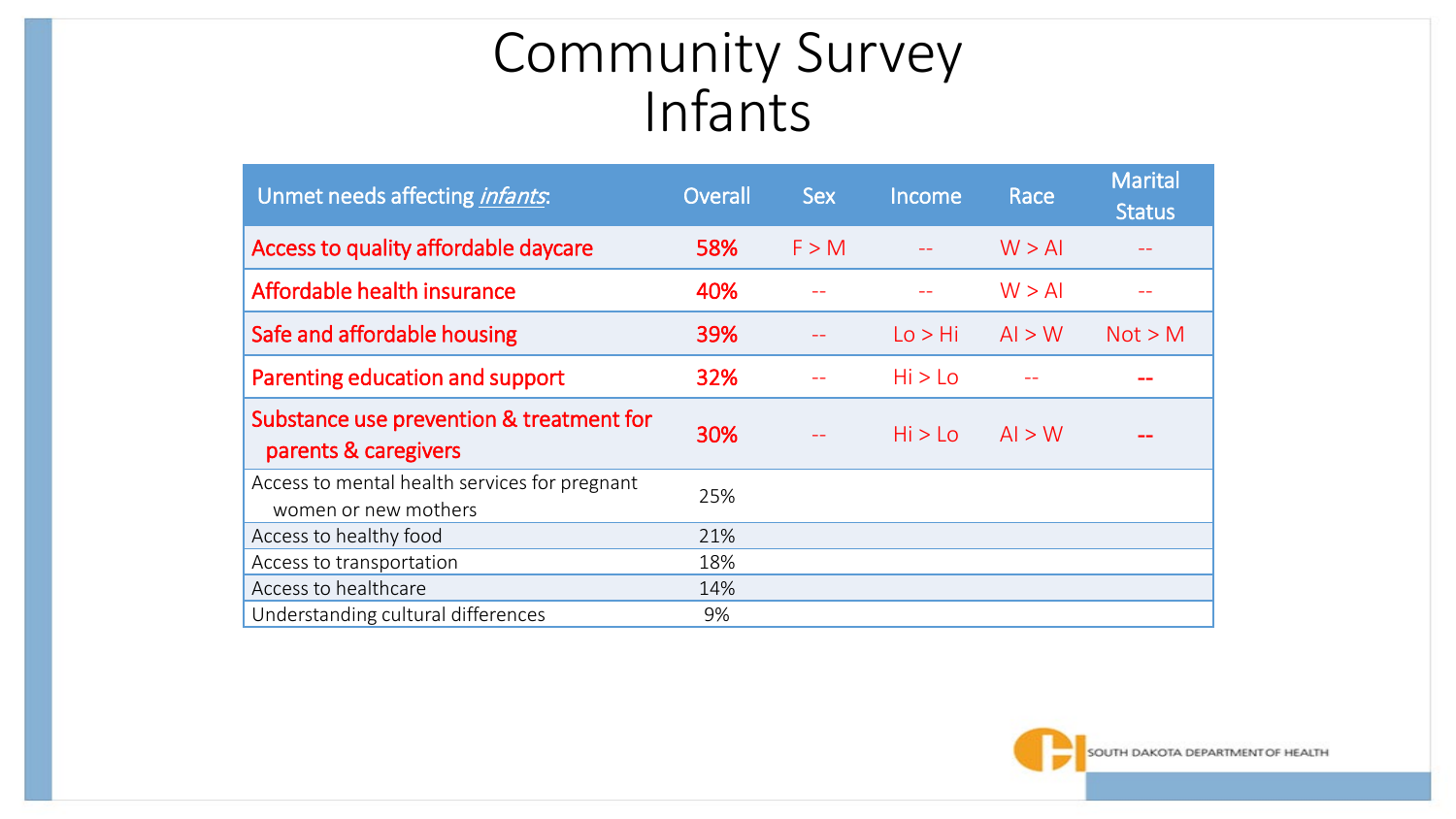## Community Survey Children 1-9 Years of Age

| Unmet needs affecting <i>children</i> :                          | Overall | <b>Sex</b> | Income  | Race   | <b>Marital</b><br><b>Status</b> |
|------------------------------------------------------------------|---------|------------|---------|--------|---------------------------------|
| Safe and affordable housing                                      | 43%     |            | Lo > Hi | Al > W | Not > M                         |
| Parenting education and support                                  | 36%     |            | Hi > Lo | W > AI | M > Not                         |
| Affordable health insurance                                      | 35%     | F > M      |         | W > AI | M > Not                         |
| Substance use prevention & treatment for<br>parents & caregivers | 32%     | M > F      | Hi > Lo |        | M > Not                         |
| <b>Access to healthy foods</b>                                   | 30%     |            |         |        |                                 |
| Supportive family and friends                                    | 24%     |            |         |        |                                 |
| Access to mental health services                                 | 22%     |            |         |        |                                 |
| Access to dental care                                            | 21%     |            |         |        |                                 |
| Access to healthcare                                             | 19%     |            |         |        |                                 |
| Access to transportation                                         | 15%     |            |         |        |                                 |
| Understanding cultural differences                               | 8%      |            |         |        |                                 |

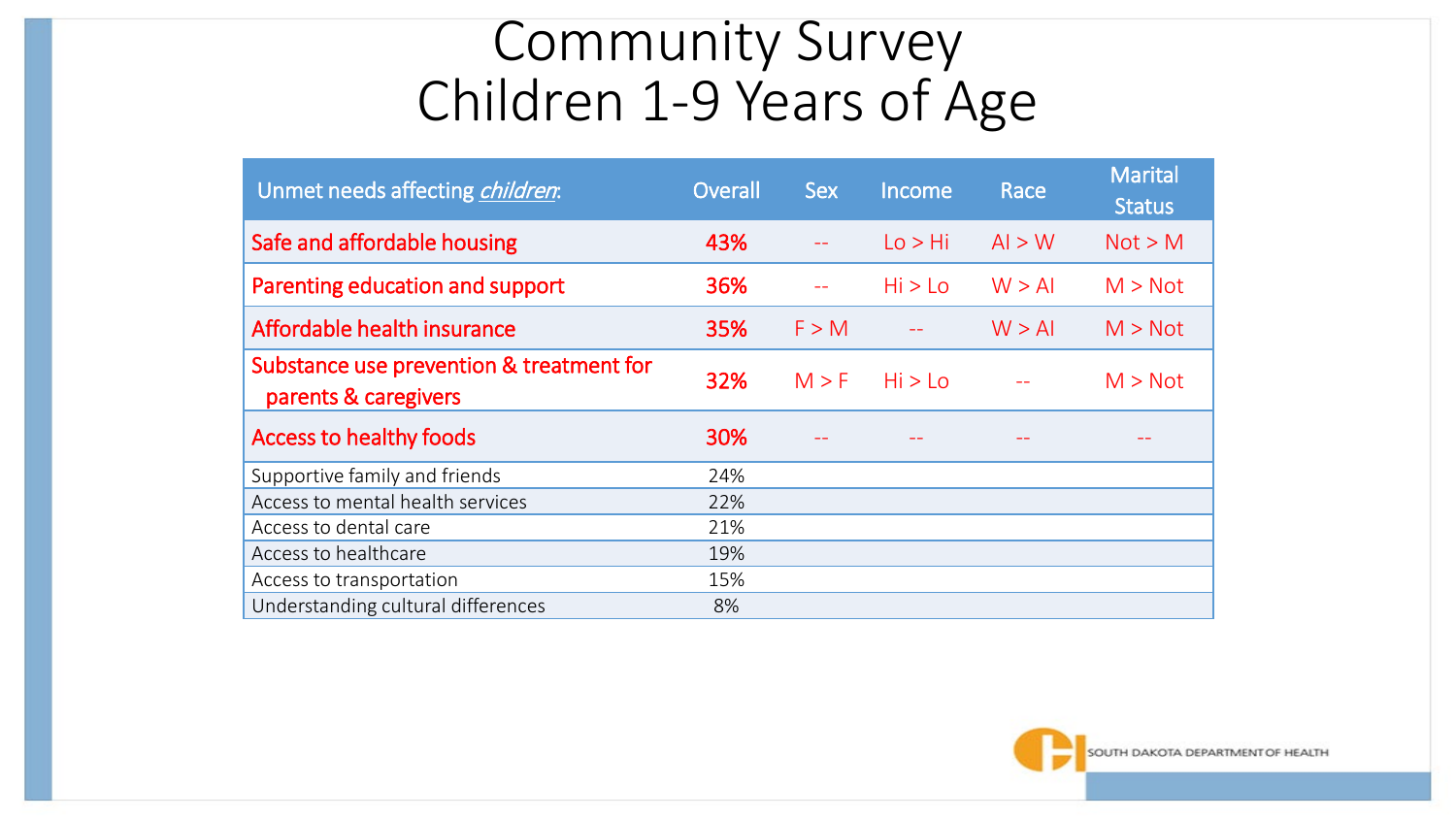### Community Survey Adolescents 10-19 Years of Age

| Unmet needs affecting adolescents.      | Overall | <b>Sex</b> | Income  | Race   | <b>Marital</b><br><b>Status</b> |
|-----------------------------------------|---------|------------|---------|--------|---------------------------------|
| Life skills training                    | 61%     |            |         |        |                                 |
| Substance use prevention & treatment    | 41%     |            | Hi > Lo |        | M > Not                         |
| <b>Access to mental health services</b> | 39%     | F > M      | Hi > Lo | W > AI | M > Not                         |
| Youth voice in decisions affecting them | 28%     | F > M      | Lo > Hi | Al > W | Not > M                         |
| Safe and affordable housing             | 26%     | F > M      |         |        | Not > M                         |
| Supportive family and friends           | 24%     |            |         |        |                                 |
| Affordable health insurance             | 19%     |            |         |        |                                 |
| Access to healthy food                  | 17%     |            |         |        |                                 |
| Access to healthcare                    | 11%     |            |         |        |                                 |
| Access to dental care                   | 10%     |            |         |        |                                 |
| Access to transportation                | 8%      |            |         |        |                                 |
| Understanding cultural differences      | 6%      |            |         |        |                                 |

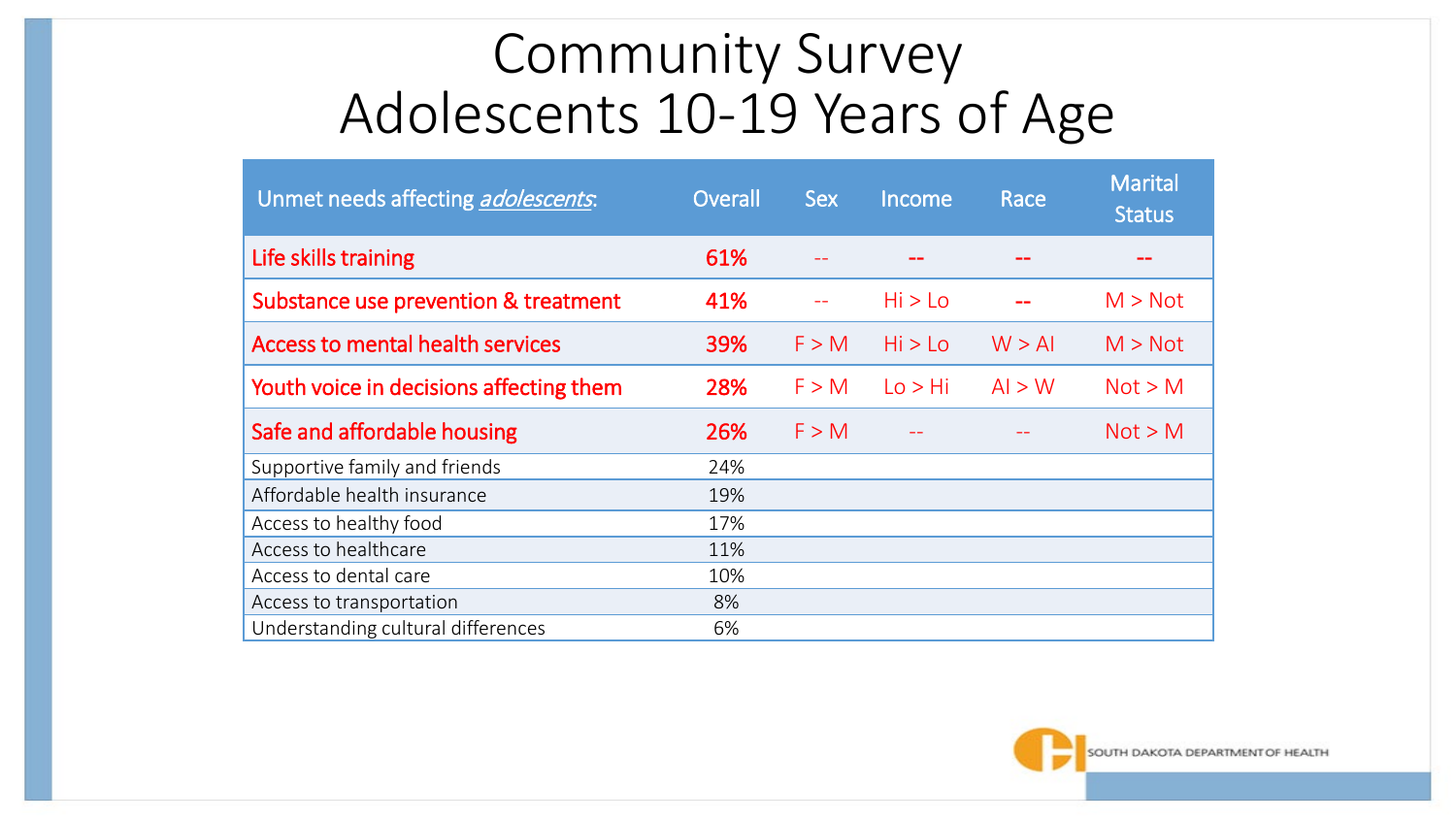## Community Survey Women

| Unmet needs affecting <i>women</i> :                                  | Overall | <b>Sex</b> | Income  | Race   | <b>Marital</b><br><b>Status</b> |
|-----------------------------------------------------------------------|---------|------------|---------|--------|---------------------------------|
| Being without a job or having a job that<br>doesn't meet family needs | 56%     |            |         |        |                                 |
| Affordable health insurance                                           | 39%     |            |         | W > AI |                                 |
| <b>Access to mental health services</b>                               | 36%     |            | Hi > Lo | W > AI | M > Not                         |
| Safe and affordable housing                                           | 34%     |            | Lo > Hi | Al > W | Not > M                         |
| Parenting education and support                                       | 24%     |            |         |        |                                 |
| Substance use prevention and treatment                                | 24%     |            |         |        |                                 |
| Access to healthcare                                                  | 20%     |            |         |        |                                 |
| Supportive family and friends                                         | 17%     |            |         |        |                                 |
| Access to healthy food                                                | 14%     |            |         |        |                                 |
| Access to transportation                                              | 12%     |            |         |        |                                 |
| Access to dental care                                                 | 12%     |            |         |        |                                 |
| Understanding cultural differences                                    | 4%      |            |         |        |                                 |

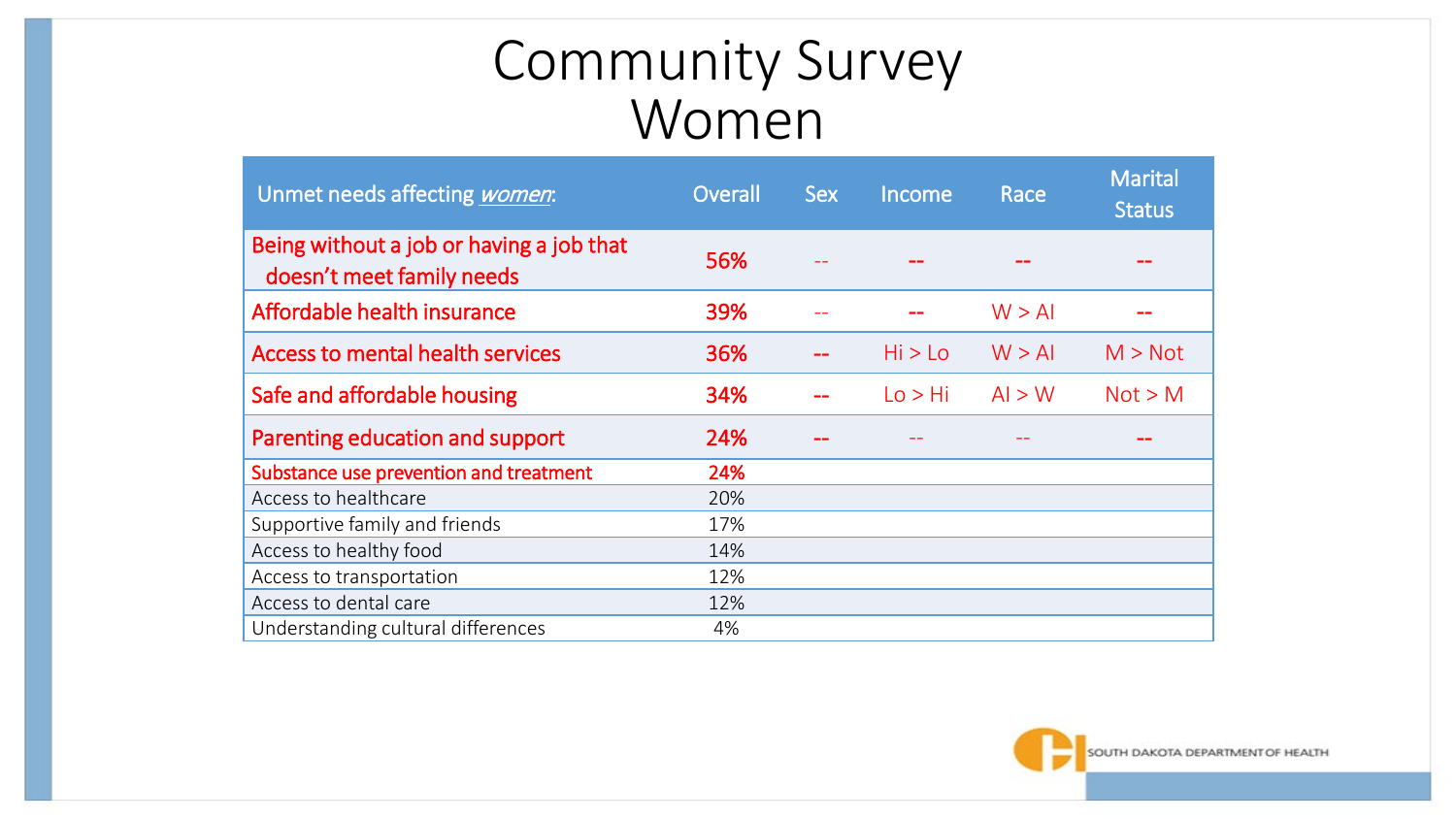## Community Survey **CYSHCN**

| Unmet needs affecting CYSHCN:                                            | Overall | <b>Sex</b> | Income  | Race   | <b>Marital</b><br><b>Status</b> |
|--------------------------------------------------------------------------|---------|------------|---------|--------|---------------------------------|
| <b>Access to specialists</b>                                             | 46%     |            |         |        |                                 |
| Lack of transition care                                                  | 33%     |            |         | Al > W |                                 |
| Parenting education and support                                          | 33%     |            | Hi > Lo |        |                                 |
| <b>Communication between support services</b><br>& health care providers | 32%     |            |         |        |                                 |
| <b>Access to mental health services</b>                                  | 24%     |            |         |        |                                 |
| Access to healthcare                                                     | 23%     |            |         |        |                                 |
| Affordable health or dental coverage                                     | 23%     |            |         |        |                                 |
| Safe and affordable housing                                              | 19%     |            |         |        |                                 |
| Access to transportation                                                 | 17%     |            |         |        |                                 |
| Supportive family and friends                                            | 13%     |            |         |        |                                 |
| Substance use prevention and treatment                                   | 7%      |            |         |        |                                 |
| Access to healthy food                                                   | 6%      |            |         |        |                                 |
| Access to dental care                                                    | 5%      |            |         |        |                                 |
| Understanding of cultural differences                                    | 4%      |            |         |        |                                 |

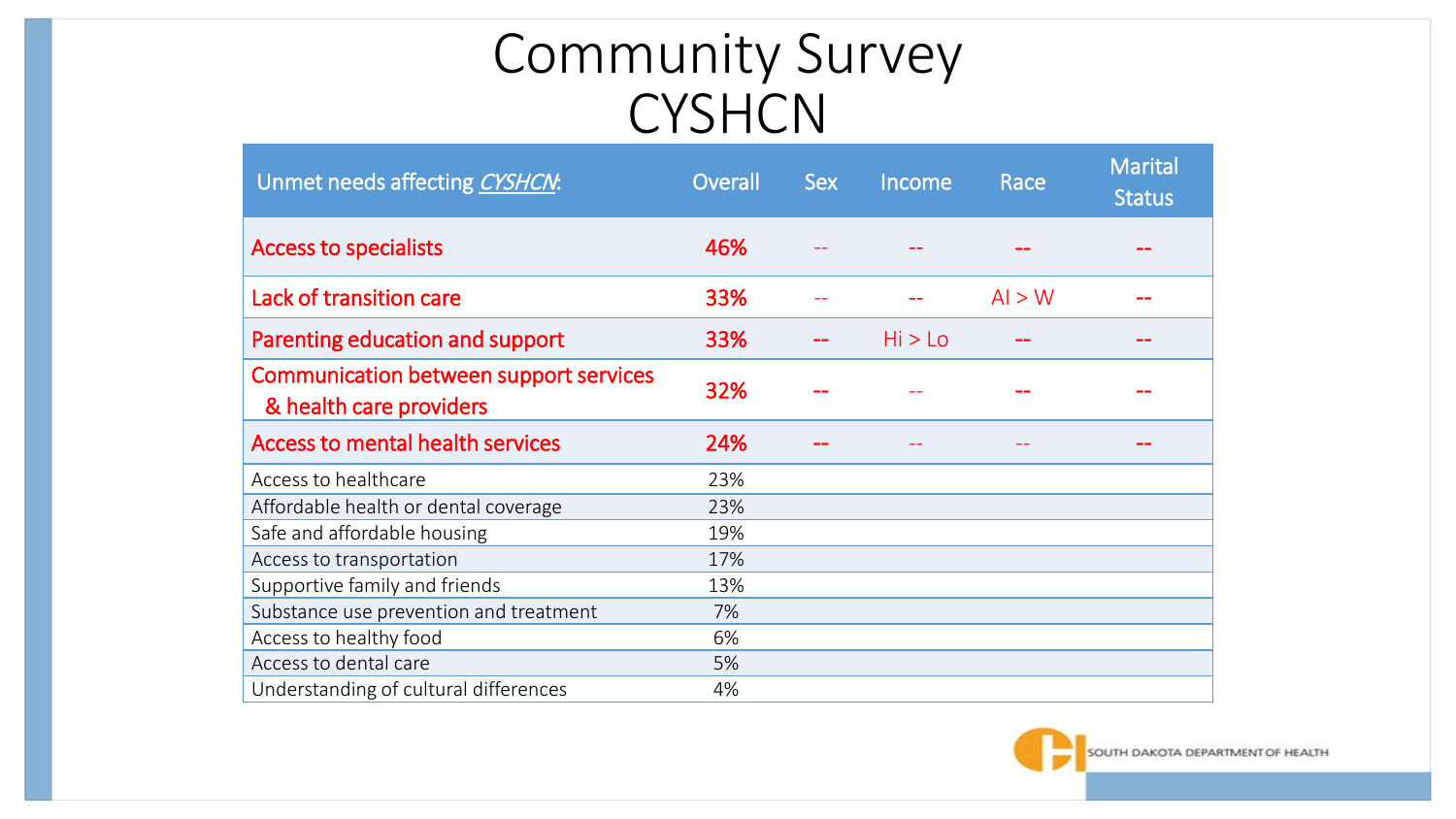### Focus Groups

Bison: co-parents Lower Brule: Native American women Huron: single parents Yankton: youth



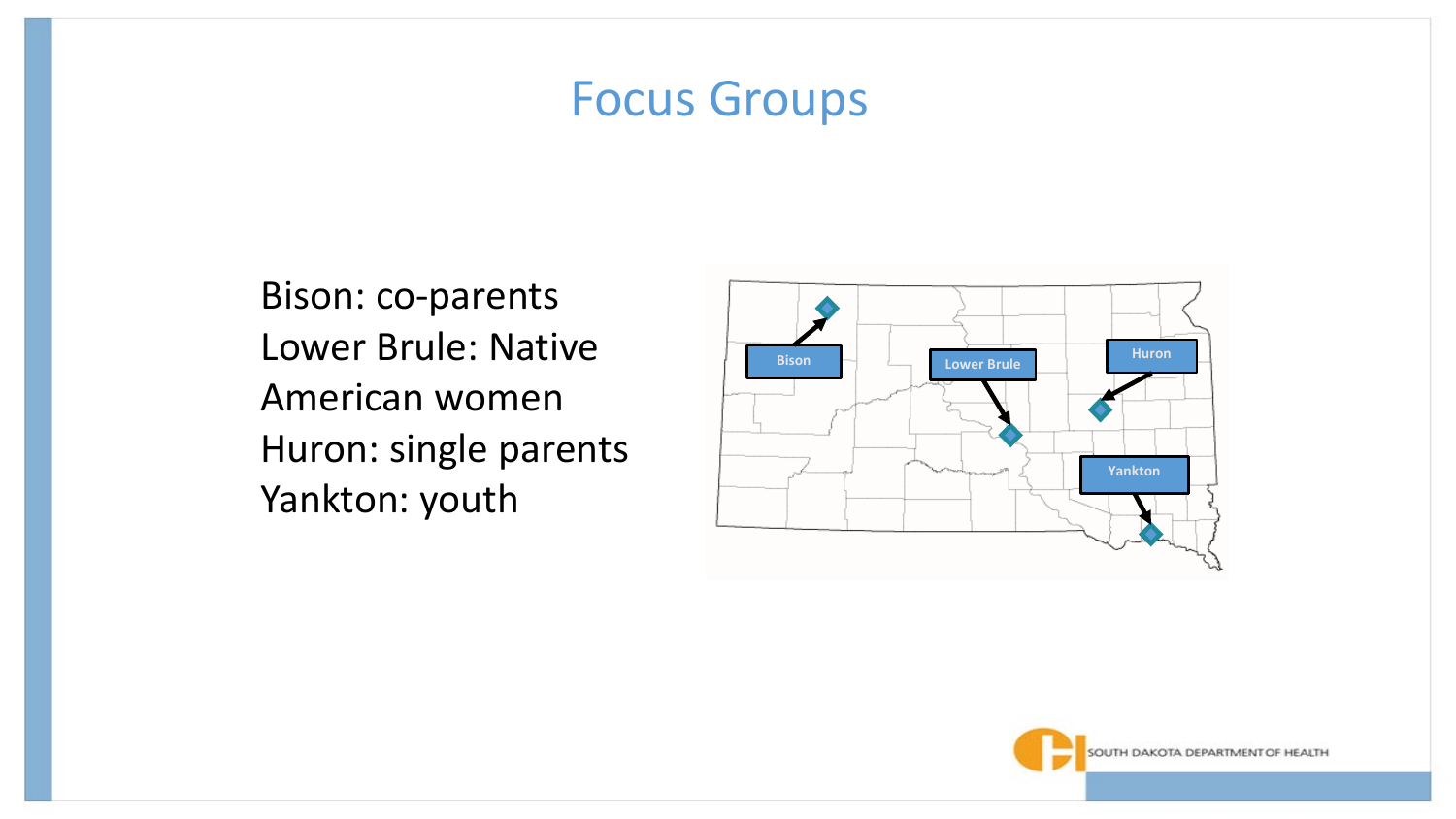| <b>Priorities</b>                                      | <b>Common Themes Across Focus Group Sites</b>                                                                                                                                                                                                                               |
|--------------------------------------------------------|-----------------------------------------------------------------------------------------------------------------------------------------------------------------------------------------------------------------------------------------------------------------------------|
| Mental, social,<br>and behavioral<br>health            | Need for more suicide prevention programs and education<br>$\bullet$<br>Expand mental health services and raise awareness of existing<br>services<br>Concerns about confidentiality and trust, embarrassment and<br>judgment were barriers to accessing counseling services |
| Drug, alcohol,<br>and tobacco<br>use                   | Issues with methamphetamine and alcohol misuse<br>$\bullet$<br>Need to expand and improve local alcohol and chemical<br>dependency treatment options and substance misuse<br>prevention programming                                                                         |
| <b>Sexual health</b>                                   | Need for sexual health education<br>$\bullet$<br>Continued education throughout middle school and high school<br>$\bullet$<br>Content suggested includes consent, healthy relationships,<br>$\bullet$<br>sexually transmitted infections, and contraceptives                |
| <b>Physical activity</b><br>and nutrition              | Need for a free or low-cost local wellness center or gym<br>$\bullet$                                                                                                                                                                                                       |
| <b>Afterschool</b><br>programs and<br>extracurriculars | Need for targeted programming, particularly topic-focused<br>$\bullet$<br>programs teaching life skills<br><b>SOUTH DA</b>                                                                                                                                                  |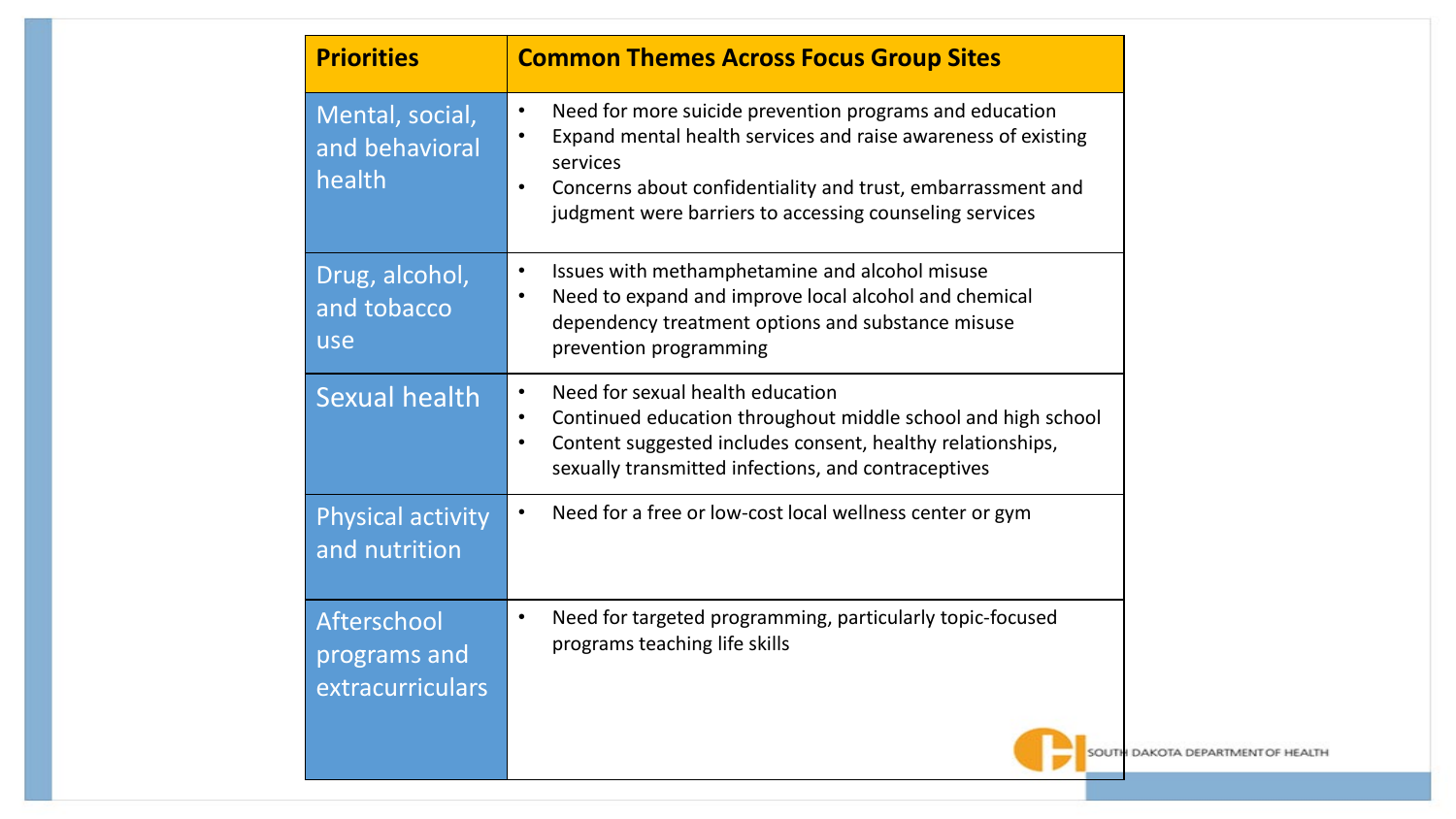### Final Priorities linked to NPMs and SPMs

| <b>Priority</b>             | <b>MCH Population Domain</b> | <b>NPM or SPM</b>      |
|-----------------------------|------------------------------|------------------------|
| Safe sleep                  | Perinatal/Infant Health      | NPM 5 Safe sleep       |
| Parenting education and     | <b>Child Health</b>          | NPM 6 Developmental    |
| support                     |                              | screening              |
| Access to care and services | <b>CSHCN</b>                 | NPM 11 Medical home    |
| Adolescent suicide/mental   | <b>Adolescent Health</b>     | NPM 7.2 Injury         |
| health                      |                              | hospitalization        |
| <b>Mental health and</b>    | Women/Maternal Health        | NPM 1 Well-woman visit |
| substance abuse             |                              |                        |
| Sexual health/healthy       | <b>Adolescent Health</b>     | SPM <sub>1</sub>       |
| relationships               |                              |                        |
| Data sharing and            | Cross-Cutting                | SPM <sub>2</sub>       |
| collaboration               |                              |                        |

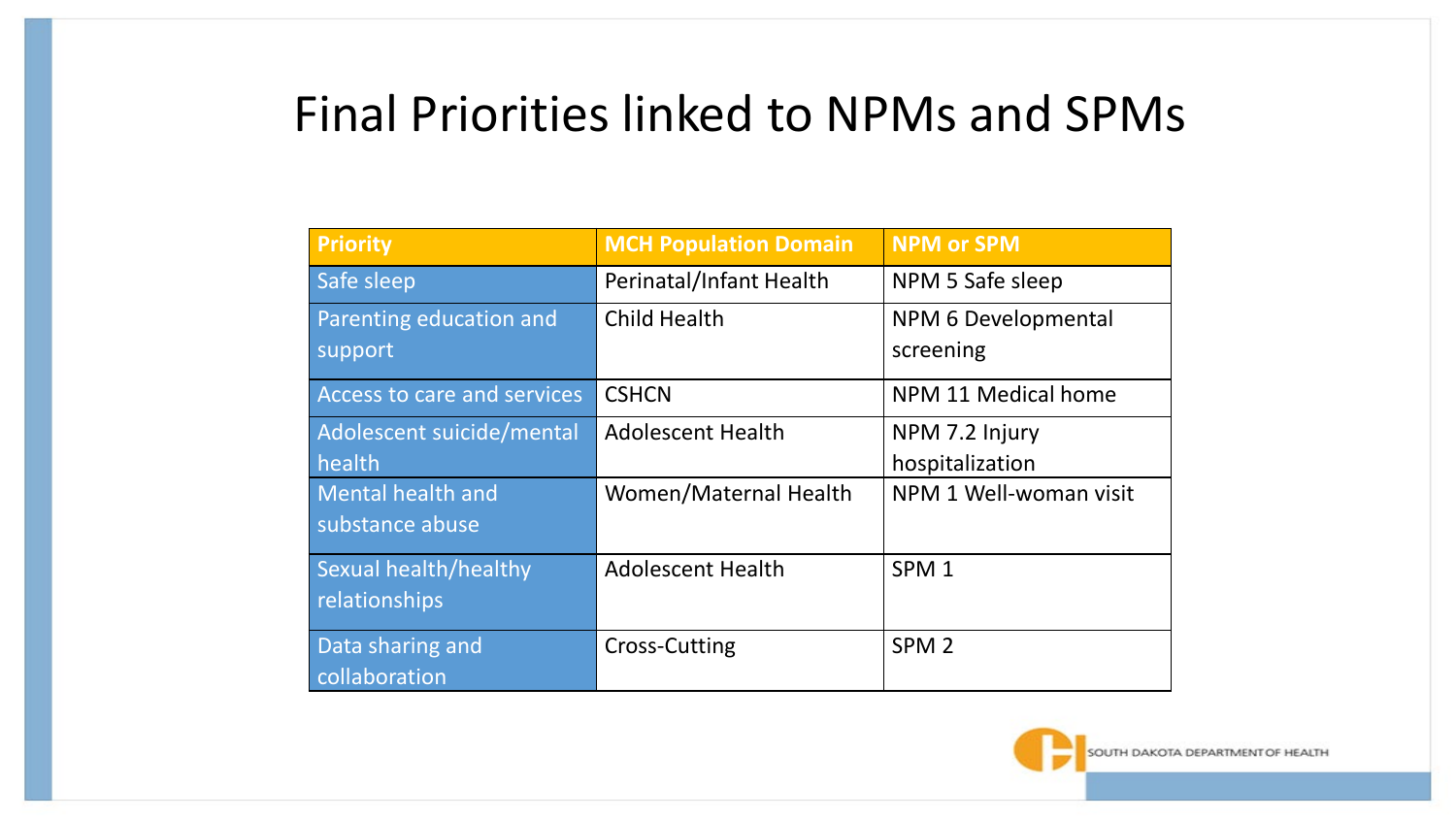#### **SD PRAMS: Pregnancy Risk Assessment Monitoring System:** *A Statewide Survey*



Purpose of PRAMS

- To assess maternal attitudes and behaviors before, during and after pregnancy
- To provide data for guidance on DOH programs, MCH Block Grant performance measures & compare trends over time

Previous and Current Studies

- 2014 PRAMS-like Survey: <http://doh.sd.gov/documents/statistics/2014-SD-PRAMS.pdf>
- 2016 PRAMS-like Survey: data collection completed keep eyes open for report later in 2018
- 2017-2020 PRAMS